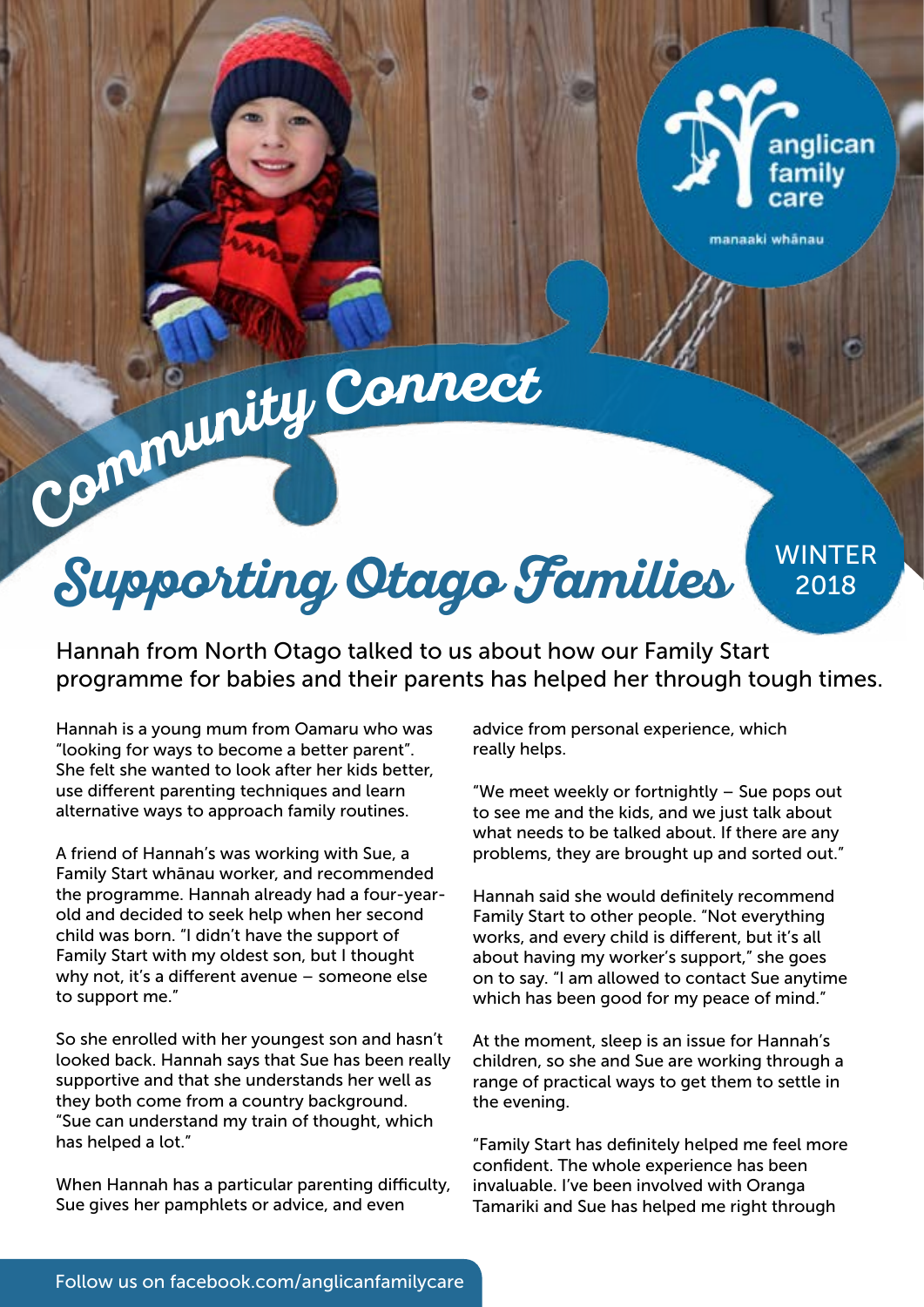# **Please join us for a**



Special thanks to event sponsor Ray White. Ray White Marketing Manager Tania Burton said, "We are so pleased to be supporting this event. We believe all Otago children should live safe,



healthy and happy lives and we know that the vital work of Anglican Family Care helps to achieve this."

Thursday, 14 June, 7pm at St Matthew's Church, 30 Hope St, Dunedin.

Featuring the Dunedin Harmony Chorus (pictured below), Sing Hilda's (St Hilda's Collegiate Choir), Sing Out! (St Clair School choir) and St Matt's Band.



Tickets are \$20 for adults and children are free. There will be complimentary goody bags, interval refreshments and fantastic raffles prizes!

Book at anglicanfamilycare.org.nz/concert or call 03 477 0801 or 0800 FAM CARE.

100% of proceeds go towards supporting Otago children in need.

### A huge thank you to the following Trusts and Foundations for grants in the last three months:

- Central Lakes Trust
- Scotlands Te Kiteroa Trust
- NZ Lotteries Grants Board
- The Warehouse Foundation

that process, even with my oldest boy who wasn't actually enrolled with Family Start." Sue was able to help get him into the early intervention system, which Hannah has found to be really helpful.

Even when the family were moving house, Sue helped in all sorts of ways, including helping Hannah find the furniture she needed. She also helped source clothes for the kids. "And when she hasn't been able to help directly, she has pointed me in the right direction."

> You can be referred to Family Start by a healthcare professional or community worker, or you can refer yourself.

Our Family Start programme is a free and voluntary home-visiting programme that provides support to expectant parents and parents of newborn and young children.

The programme focuses on the health, education, safety and development of the child and supporting parents to achieve their goals.

Family Start will help:

- children to grow strong, stay healthy, learn, and have positive relationships
- parents and caregivers to be more confident about caring for their children
- whānau to create a strong and positive future for their child.

We are delighted to welcome the team from Cowell's Pavlovas as corporate partners for 2018!



Our whānau workers are committed to working alongside families, advocating, affirming and supporting parents in making positive choices for themselves and their children. A Family Start whānau worker will visit you at home, starting

with once a week, and get to know you, your child, partner and whānau. They will find out what parts of being a parent you've already got sorted and what you need help with.

They will also help you to get the right health care for your child, support you to keep your child safe, explain how your child is growing and changing at different ages and help you work out what you want to achieve, change or improve.

Your worker will also make a plan with you to help you get there, offering advice and ideas to solve problems.

Call 0800 FAM CARE (0800 326 2273) or email enquiries@familycare.org.nz for more information about Family Start.

# **Family Start**

### **How you can help**...

1) We are seeking warm children's clothes, especially gloves, hats, coats and blankets to pass on to the families we support over the winter. We would welcome donations of these to our Dunedin, Balclutha or Oamaru offices. See our website for addresses or call 0800 FAM CARE (0800 326 2273).

2) We are having a Clothing Sale Fundraiser in September, so if you are having a clearout over the winter, we would be very grateful for clean, good quality or label clothing at our Dunedin office (266 Hanover St, Dunedin 9016).



3) Could you open your heart and home to a child in need? We need caregivers to provide respite and emergency care for children, for example, for one weekend a month. Caregivers receive training, ongoing support and a board payment to help cover additional costs. For more information, please call 0800 FAM CARE (0800 326 2273).

4) As you may know, we are partially funded through government contracts but need financial support to operate our services. We are very grateful for any donations, either at 266 Hanover St, Dunedin 9016 or via www.anglicanfamilycare.org.nz/donate